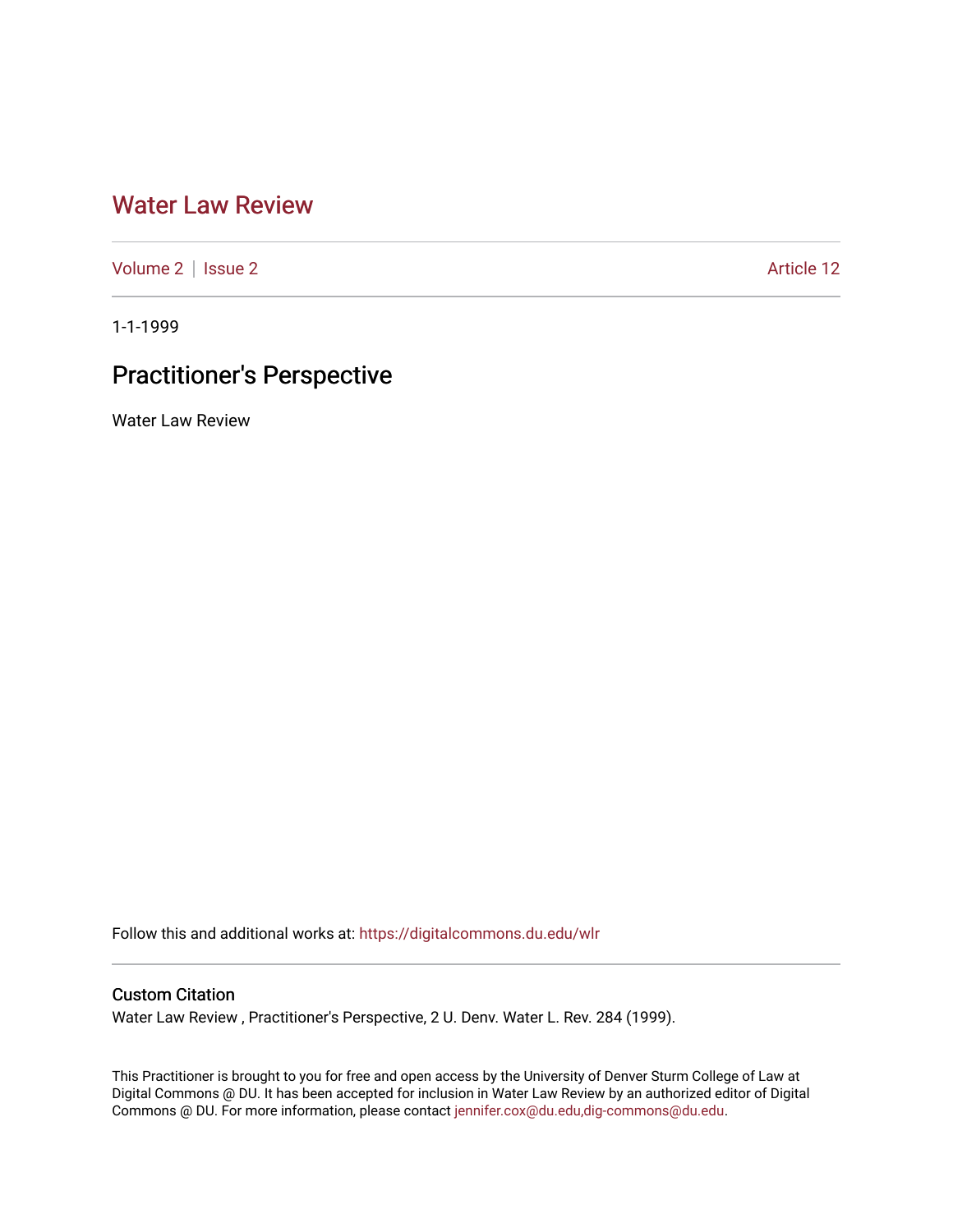## **PRACTITIONER'S PERSPECTIVE**

The *Water Law Review* is pleased to present this new section featuring personal interviews with some of the great water lawyers of the twentieth century. In May 1999, I was privileged to have interviewed Mr. Raphael J. Moses, to whom we proudly pay tribute in this issue. Mr. Moses is an intelligent and delightful gentlemen who graciously invited me to his home to meet his wife and their adorable bulldog Churchill, and to share with me his truly incredible life as a water lawyer. On behalf of the Editors and our readers, I sincerely thank Mr. Moses for his time and candid insights. I hope all who read this interview enjoy and cherish it as much as I do.

*Debbie Eiland, Editor-in-Chief*

Interviewer: Mr. Moses, I notice that you were born in Alabama. Did you grow up there? When did you come to Colorado?

Mr. Moses: No, my parents died before I was a year old (my mother at the time I was born, and my father shortly thereafter). There were four children, and I was the youngest. We were parceled out to different Aunts and Uncles, and I drew Albert L. Moses, who was a lawyer in Alamosa at that time. I was less than a year old when I went to Alamosa, so I don't have much of a Southern accent. My Uncle Albert and my Aunt Rosa were the only parents I ever knew.

Interviewer: You grew up then in Alamosa, and you liked Colorado and decided to stay here for college?

Mr. Moses: Well there wasn't much discussion. When I got out of high school, I got what they called a Regent's Scholarship that paid my tuition at the University of Colorado, which came to \$66.00 a year in those days. Obviously [because of the scholarship], I decided to come to the University to go to college. In those days, if one got all of his required courses out of the way in the first three years, he could go into law school before he got his AB degree. The first year of law school counted as electives so that you could get both degrees in six years, instead of getting your AB before law school. I was able to do that, and went to the University from 1931 to 1937-I got my AB in 1935, and my LL.B. in 1937. Later, when people started entering the military, I found out that people who had JDs instead of LL.B.s went in at a higher rank. So, I got two degrees at the University—one an LL.B.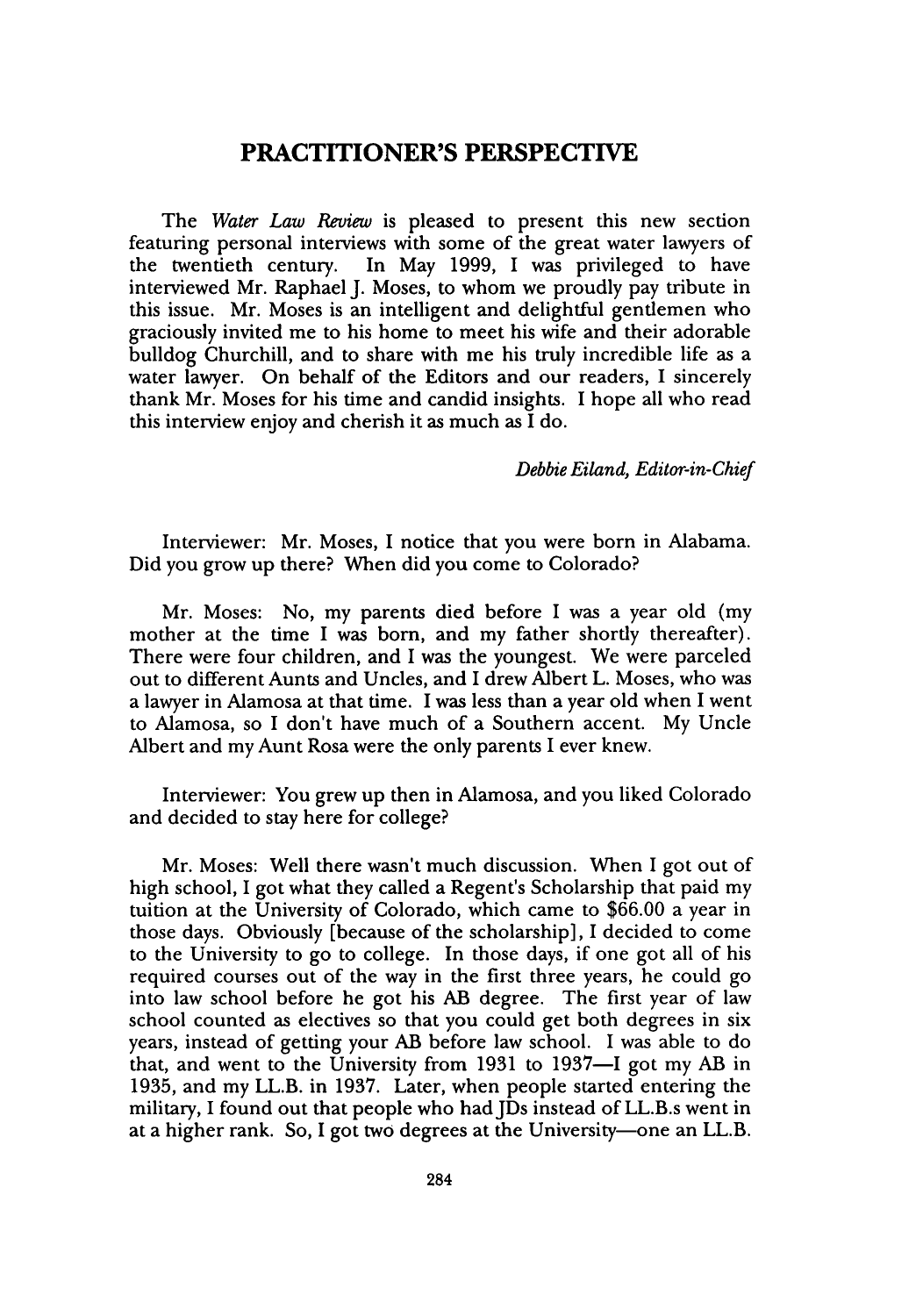and the other a JD for doing the same work because the University went back and retroactively gave law school graduates a ID.

Interviewer: So you didn't have to spend more time in school to get your JD?

Mr. Moses: No. As it happens, if you went in with an LL.B. you went in as an Ensign, but if you went in with a JD you went in as a Lieutenant Junior Grade, which made a difference in allowance, pay, and everything else.

Interviewer: Did you go into the military after you graduated from law school?

Mr. Moses: No. I got out of law school in 1937 and went back to Alamosa, and went into practice with my Uncle. Then when the war came along, I volunteered in August of 1942 and went to indoctrination school in Newport, Rhode Island and learned the difference between the Navy salute and Boy Scout salute-all those important things.

Interviewer: So you joined the Navy?

Mr. Moses: Yes. I was in Newport three months, and wound up on destroyer duty in the Pacific.

Interviewer: How long did you serve?

Mr. Moses: I served from August, 1942 to October, 1945, when I got enough points, as they called them in those days, enough time in the service, to get out. I was ready to get out. In the meantime, my Uncle had died so the office was closed for about a year. I had no idea whether there would be any practice left when I got back or not. At that time I was married to my first wife, and our little girl was five years old. When we came back to Alamosa it was touch-and-go for a while, but in five or six months I started breaking even, and pretty soon I made a little money. It worked out.

Interviewer: Since your Uncle was an attorney also, did he somehow encourage you to go into the law?

Mr. Moses: Well, most of my family had been in the law, or in the Navy. I was the seventeenth in a direct line of my family who had been commissioned in the Navy, going back to the War of 1812. I have two brothers who were career naval officers and went to Annapolis. I wanted to go, but I couldn't pass the physical so I couldn't go to Annapolis. I went to CU instead. It was one of those things that was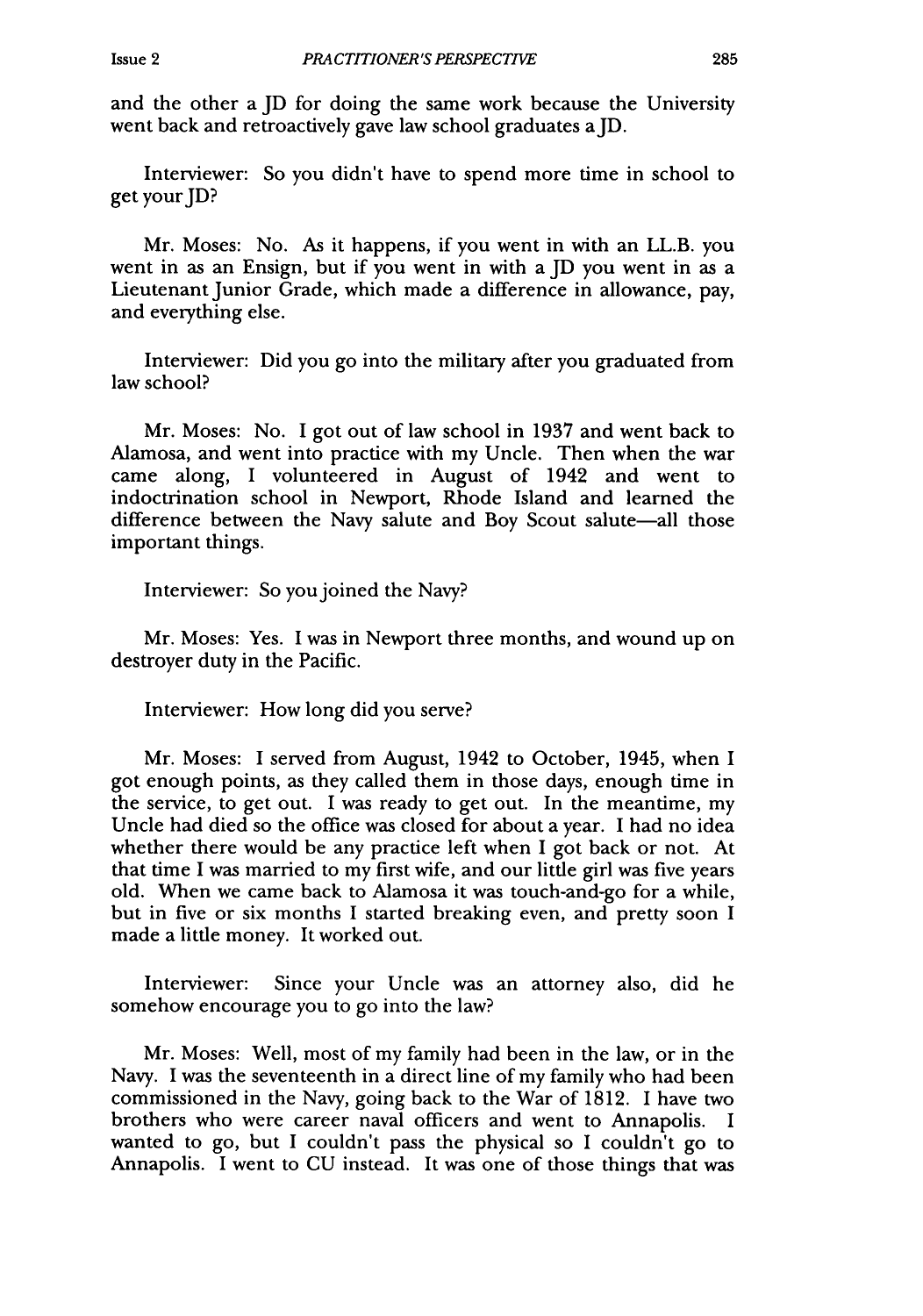taken for granted that I would be a lawyer. I wanted to be a newspaper man. I had been the editor of the newspaper at the University of Colorado and I liked that, but rationality prevailed.

Interviewer: Newspaper work was not thought to be a good career back then?

Mr. Moses: I thought it was fun.

Interviewer: What kind of law did you initially practice and how did you get into water law?

Mr. Moses: I was a country lawyer. In Alamosa, you did everything. There were only eighteen lawyers in the San Luis Valley at that time. We all did some water law-represented drainage districts, irrigation districts, or ditch companies. So I had some of that. My Uncle always regretted that he didn't have enough money to raise a family and participate in Bar Association activities the way he would have liked to. So when I started to work for him he paid me \$100.00 a month, which was about the most anybody in my class got at the tail-end of the Depression (not that I was worth \$100, but he had to support me anyway). When I got married he raised me to \$150. But anyway, he said, "If you want to go to the Colorado Bar Association meeting at the Broadmoor in Colorado Springs, I'll pay your way." I practiced with him until I went into the service in 1942, and when I got out in 1945 I went to a state Bar meeting for the first time. As it turned out at the time, they were organizing a water section in the Colorado Bar, and I was the only person there from the San Luis Valley. The water law section council was made up of representatives of each of the major drainage systems in the state, and I was the only one there from the Rio Grande drainage, so somehow I got on the water law council. I was twenty-four years old.

Interviewer: That must have opened the door to a lot of other water related activities?

Mr. Moses: Yes, I've been very fortunate. Governor Thornton appointed me to the Colorado Water Conservation Board. I served for five years, then a vacancy occurred in the office of the attorney for the Board. Felix Sparks had been the attorney for the Board, then became Director of Natural Resources, so there was an opening for attorney for the Board and I got it. I served for twelve years as attorney for the Board. And that, of course, opened a lot of doors for me as far as water was concerned because I represented Colorado in all its interstate matters-the Rio Grande Compact, the Colorado River Compact, etc. Early on I went all over the country representing Colorado. I remember going down to Yuma to a meeting and to Washington a couple of times.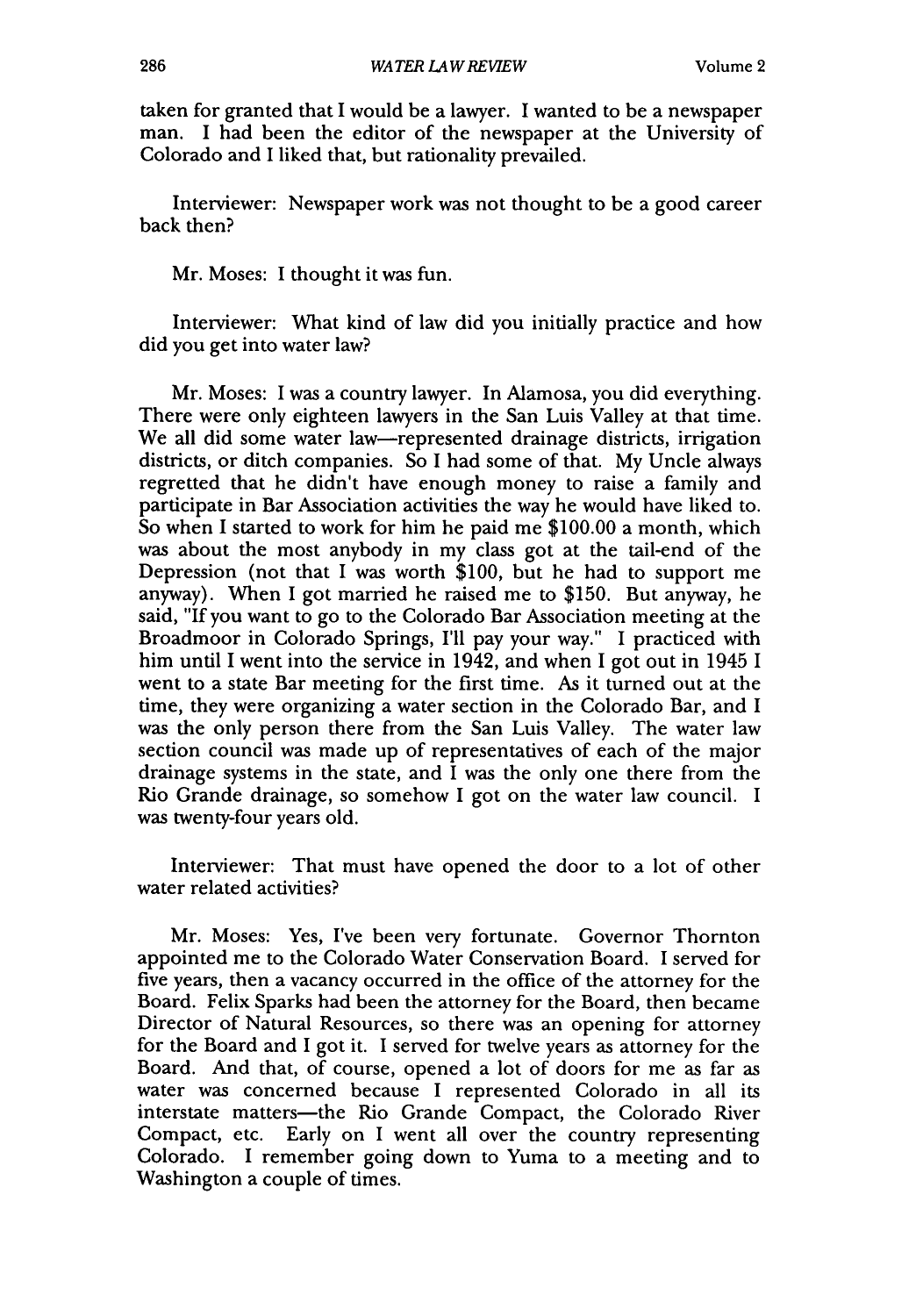#### Interviewer: What was one of your most interesting cases?

Mr. Moses: One of the highlights was a lawsuit that ran for years and years and years involving the Rio Grande Compact. The parties included Colorado, New Mexico, Texas, and the Republic of Mexico. Colorado habitually ignored the compact and used more water than it was entitled to, and was in debt—according to the bookkeeping system used in the compact-far beyond the permissible amount. Texas and New Mexico brought suit against Colorado to enjoin us from violating the compact, and to limit the amount of water the irrigators in the San Luis Valley could use. I went back to Washington representing Colorado and met with the Solicitor General, Thurgood Marshall, and we worked out a stipulation that all the states agreed to. Colorado could go ahead so long as it did not increase its indebtedness. Well, that meant very careful management of water in the San Luis Valley. There were hundreds of irrigation wells down there, and it meant that the State Engineer had to shut down the use of those wells sometimes, for fear that we might increase the indebtedness. There was also a provision in the Compact that set-up Elephant Butte Reservoir, which is down by Las Cruces, New Mexico. If it ever spilled, all the indebtedness would be wiped out. It had never spilled, but after the agreement it did spill and so the indebtedness was wiped out.

After the Elephant Butte Reservoir spill, the people in the San Luis Valley could go back to using their water and were very careful not to get back in debt. It's easier to do now because we can regulate the wells and make fairly accurate forecasts of when the run-off will occur in the spring of each year, based on a measurement taken at the gaging stations of Del Norte on the Rio Grande, and sources on the Conejos River. We have to deliver a percentage of the amount that passes those gaging stations. If a lot of water goes by we have to deliver a lot of water. If it's a very dry year, the requirements are pretty modest. It works out pretty well.

Interviewer: Were you involved in any early water conservation projects?

Mr. Moses: We had a project that had been approved since 1936, which involved the construction of a high dam at Wagon Wheel Gap in the San Luis Valley just about seven miles before Creede on the Rio Grande. It would have backed water up almost to Creede. It also included a future canal called the Closed Basin Drain-a big drainage ditch which would take water out of what was called the Closed Basin north of Highway 160 which comes over La Veta Pass to Alamosa. It's east of Highway 17, which is the highway that comes down from Salida to Alamosa. Water accumulated in the Closed Basin from irrigation east of the big canal above Del Norte and fanned out along the west side of the San Luis Valley and irrigated lands to the east. But there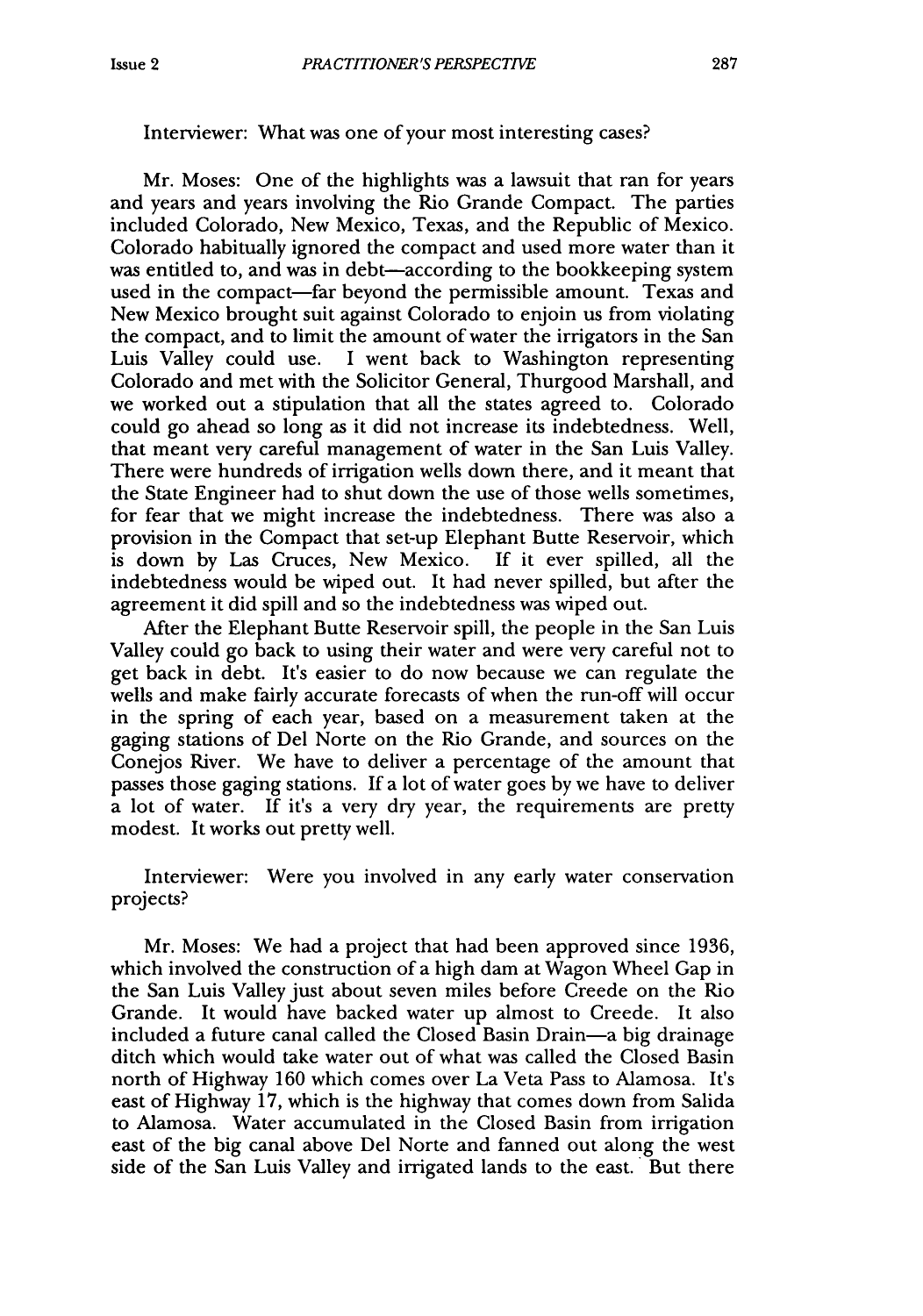*WATER LAW REVIEW*

was a hydrologic divide north of the river, and about three or four miles parallel to it, that prevented the irrigation water that was applied to the lands (good agricultural lands around southern Del Norte and Monte Vista) from getting back to the River. It just went over into what they called the sump, and became stagnated—there was a lot of alkali and phreatophytes (water loving plants). To get the water across this hydrologic divide a canal was built which turned it back into the Rio Grande above the state line. That freed up water for farmers in the western part of the Valley, because it was returning water it had never returned before. That was a big help to the San Luis Valley.

Interviewer: How did these interstate cases and large projects help you to build your water law practice?

Mr. Moses: When Eisenhower was elected, a Nebraskan named Fred Seaton was appointed Secretary of the Interior. He asked Hatfield Chilson-who later became a Federal judge in Colorado-to be Assistant Secretary for Power and Water. I'd known Chilson for a long time. I'd become Attorney for the Colorado Water Conservation Board when he went into private practice. When he became a federal judge I took over some of his important water clients, and as a result I inherited a lot of Chilson's clients. He had a very active water law practice. For example, he represented ground water users around Colorado Springs, and Amax/Climax which had a very elaborate and complicated water system that took water out of the Eagle, the Arkansas, and Ten Mile Creek. He told me one time that the Amax system was so complicated that the courts would never be able to enforce it because no one understood it. Chilson had followed almost the same footsteps as Gene Breitenstein. Breitenstein had been attorney for the Denver Water Board then became a Federal judge. Chilson was also attorney for the Denver Water Board, and then he too became a federal judge.

Interviewer: You should have worked for the Denver Water Board!

Mr. Moses: Well, I might have become a Federal judge but my timing was bad. John Carroll was United States Senator, and Bill Doyle, his brother-in-law, was the one who wanted to be a federal judge, and he got to be a federal judge. He was a good judge, and I probably would not have been, so it turned out all right. Its interesting the way those things work.

Interviewer: Which of the cases you handled do you think was most important to Colorado water law?

Mr. Moses: I took over representation of all the well owners around Colorado Springs that Chilson had been representing. I think one of the more important Colorado decisions is one called *City* of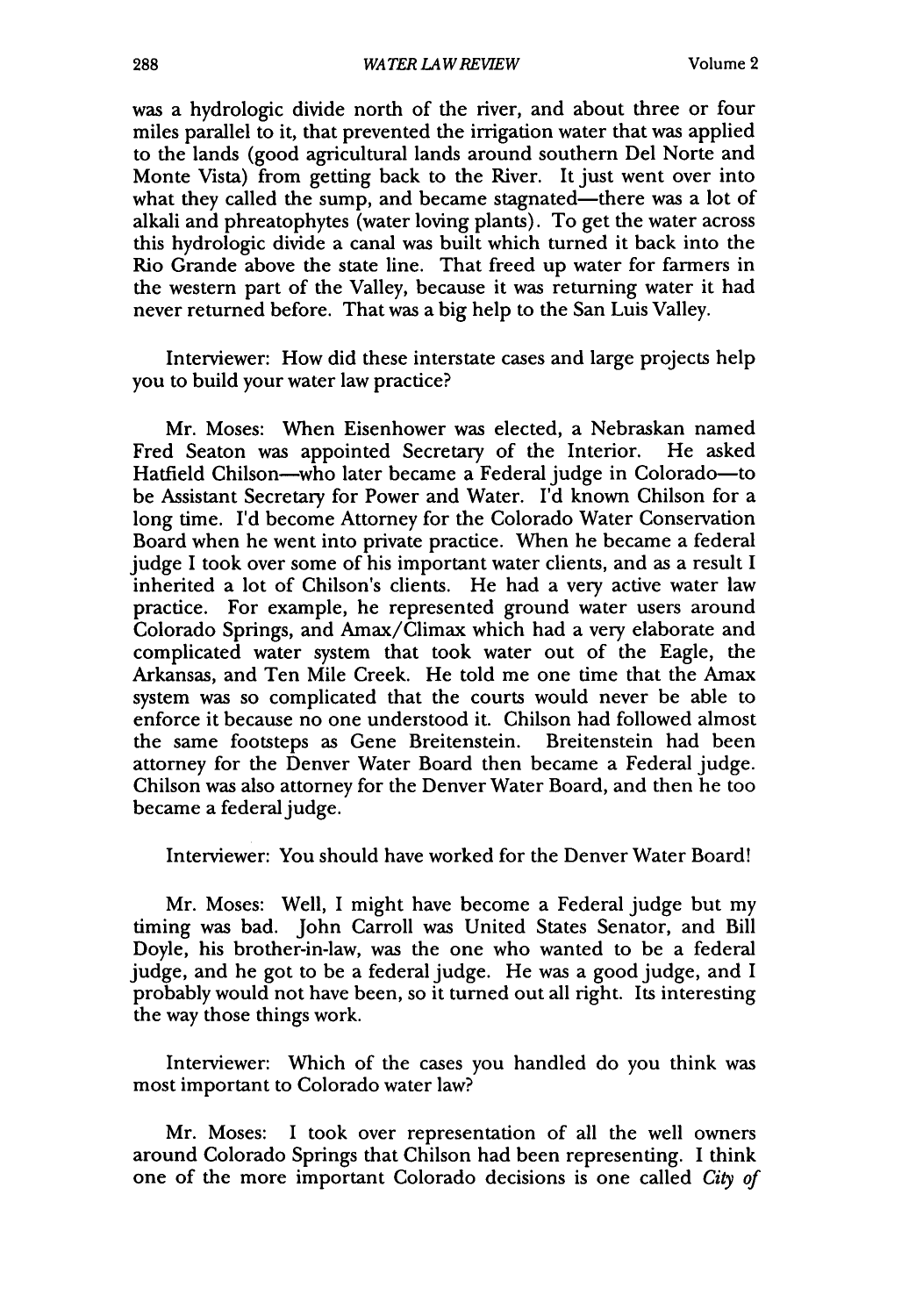*Colorado Springs v. Bender.* Chilson had already lost that case, appealed it the Supreme Court, and the Supreme Court sent it back for re-trial. The facts were pretty simple. Bender had a dairy farm—about seventy acres. He drilled a hand dug well, and ran it from a tractor with a feed belt that ran the pump. That wasn't getting him very much water so he put the pump right over the well and dug the well down to shalesome seventy-five or eighty feet. In the meantime the City of Colorado Springs had drilled a big well closer to the old bed of Fountain Creek in that area, and had gone down about a thousand feet. As soon as they got below Bender's seventy-five feet, Bender's well went dry. The question was what Bender had to do to protect his water rights. The Supreme Court said he must do everything within his economic reach (whatever that means), that he had done that, and the 200 acre feet of water he had been taking before the City of Colorado Springs drilled its well preceded the Colorado Springs well in priority, so Colorado Springs furnished Bender 200 acre feet of water per year. It turned out to be a fairly landmark decision that followed an Idaho Falls, Idaho case called *Schodde.* The Idaho case says once you've done everything you can, the law protects you. Bender had done that, so he was protected.

#### Interviewer: Did you enjoy practicing water law?

Mr. Moses: We had a lot of fun. I was involved in a lot of litigation. In the Rainbow Bridge case *[Badoni v. Higginson,* 638 F.2d 172 (1980)], for example, I was representing Colorado. Clyde Martz and I were both in that one. Of course, Clyde was a landmark water lawyer in Colorado. The case was heard before the  $10<sup>th</sup>$  Circuit, and went up to the Supreme Court *[cert. denied, Badoni v. Broadbent,* 452 U.S. 954 (1981)]. It was a lot of fun to represent a sovereign state. I also got to go to all the Colorado River Compact meetings. We organized a thing called the Colorado River Water Users Association. I had a feeling, and so did some of my contemporaries from other states who held similar positions, that there was such a bitterness between the upper and lower basins along the Colorado after the case of *Arizona v. California,* that if the people who actually used the water (the ditch superintendents, members of the Board of Directors of irrigation districts, etc.) could ever get together and see that their other contemporaries didn't have horns, but were people just like them trying to get along, it might be helpful-so we formed such a group. We had kind of a United Nations Security Council system. We didn't do anything without unanimous agreement, which meant that we didn't do anything. But it gave us a place to meet and talk where people weren't looking over their shoulders all the time in fear that they would be committed to something the majority would force them into. The one thing we could agree on was that we wanted to meet in Las Vegas. So for years we would go back for three days during what they called the dead ages, between Thanksgiving and Christmas, when nobody was going to Las Vegas and the room rates were low.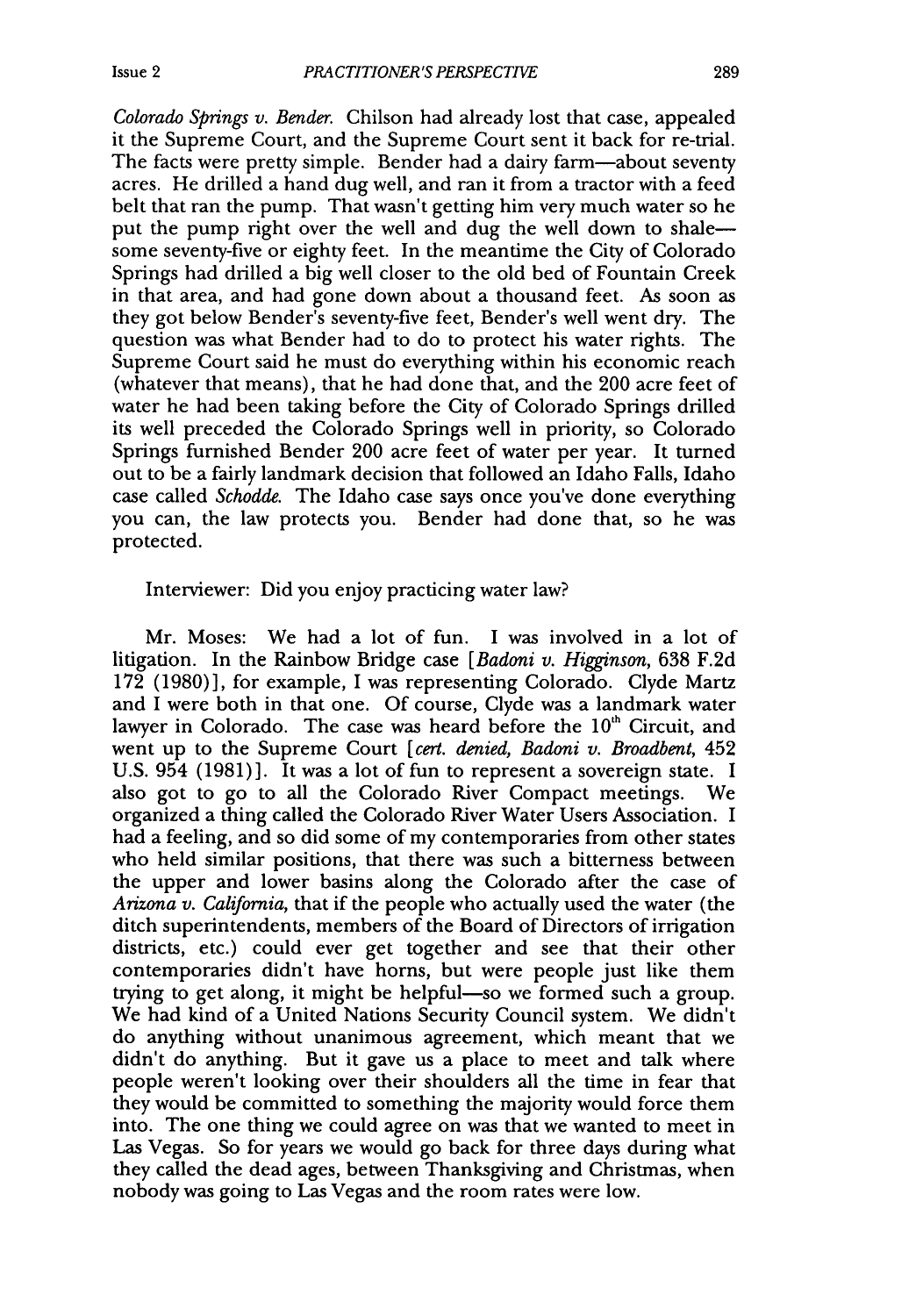Interviewer: Who would you say was one of your biggest rivals?

Mr. Moses: I made a living fighting the Denver Water Board. Glen Saunders was attorney for the Water Board and we battled all the time. I worked for the Colorado Water Conservation Board because I'd have starved to death if I worked for the Denver Water Board. Nobody liked the Denver Water Board-not the good guys.

Interviewer: The Denver Water Board was looked upon badly for a long time wasn't it?

Mr. Moses: Yes, they had all the water. They had all the water on the western slope, and pretty much stymied the Arkansas transmountain diversion for a long time. Glenn was a good friend, and we got along fine. He couldn't smoke. I have asthma now, but he had it very badly. So we recognized that and we never smoked. Very bright mind, really nice guy. We had a relationship that was similar to what we call "Tavern Appeal." It's on the wall of the Law Club Bar in New York. It's a quotation that says: "Strive mightily, but eat and drink as friends." We used to butt heads all day, but go out and drink together at night.

Interviewer: Do you think members of the Bar still follow that philosophy?

Mr. Moses: No, I think the Bar has changed in a lot of ways that I don't approve of. It used to be a lawyer could call the opposing counsel for information about a case or agree upon an extension of time to plead, and the oral stipulation was honored by opposing counsel. Now you've got to have stipulations and court approval and all that. We didn't. I think a lot of the informality has gone out of it. I think a couple of things have caused this. One is the automatic copying machine which has made it easy to produce paper, and the use of depositions and interrogatories, all of which I consider to be piles of paper that consume hours and hours of time. Discovery, I think, is what makes litigation so expensive. It used to be that if you had one neighbor fighting another one, they could sue each other. Not anymore—they can't afford it. In a way that's good, because they just sit around and work it out among themselves. They know they can't afford anything else.

Interviewer: What do you think we need to do to change that, or do you think we can?

Mr. Moses: It takes tougher judges that we've got. Judges can limit the amount of discovery. It takes a judge who is willing to take the time and effort. And the judges are overworked, so I can't blame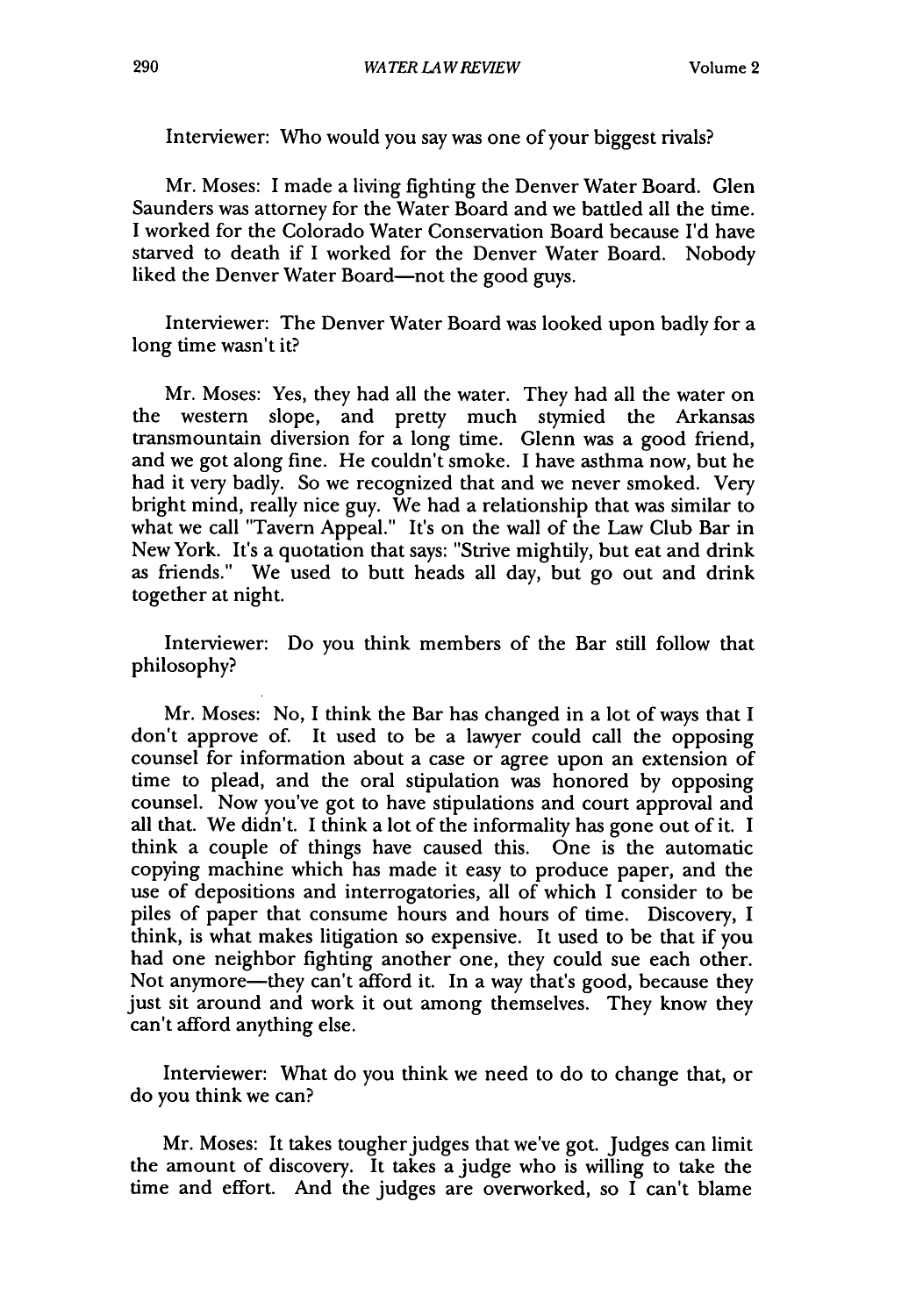them. They've got more than they can handle. We need a lot more judges and we need to appropriate money for it. Some judges were pretty tough. When Judge Finesilver used to say, "See you at 7:00 o'clock in the morning," you were there and he went all day.

Interviewer: What do you do in your spare time?

Mr. Moses: My wife and I travel a lot. We've been to seven continents including Antarctica, and many countries including New Guinea and Kenya where we took a ten-day trip by camel.

Interviewer: Tell me about Antarctica.

Mr. Moses: We took an ice-breaking ship, and got as close as it would go through the ice. We stopped at several international science stations including the French, Chilean, Chinese, and Russian stations. At the stations we got out and walked around. The U.S. station wouldn't let us get into it, however.

Interviewer: Tell me about riding camels. Is it different than horseback?

Mr. Moses: Oh yes. We had a very special trip. The camels were beautiful animals, and we had guides who led the camels, set up camp, and cooked all our meals for us. My wife played some pretty good tricks on the guides. They aren't used to technology or American ways. She had a tape recorder with her. The guides used to sing while we were riding down the trail. One day, without their knowing it, she taped their singing. Then one time when we were having lunch she played it back to them. Oh, they just thought that was unbelievable. Another thing, she had some bubble gum, and when she blew bubbles they thought her lungs were coming out. They screamed and ran away.

Interviewer: Do you specifically spend time choosing the places you travel?

Mr. Moses: Oh yes. We've been everyplace except some of the most obvious ones. Been to Europe probably half a dozen times, but we've never been to Scotland, Ireland, or Wales. Never was on the itinerary. We love Spain. We've been to Spain five times. I have some Spanish blood in me, I think that's one reason. One of my remote ancestors was court physician to Queen Isabella.

Interviewer: So you've done some research into your family background?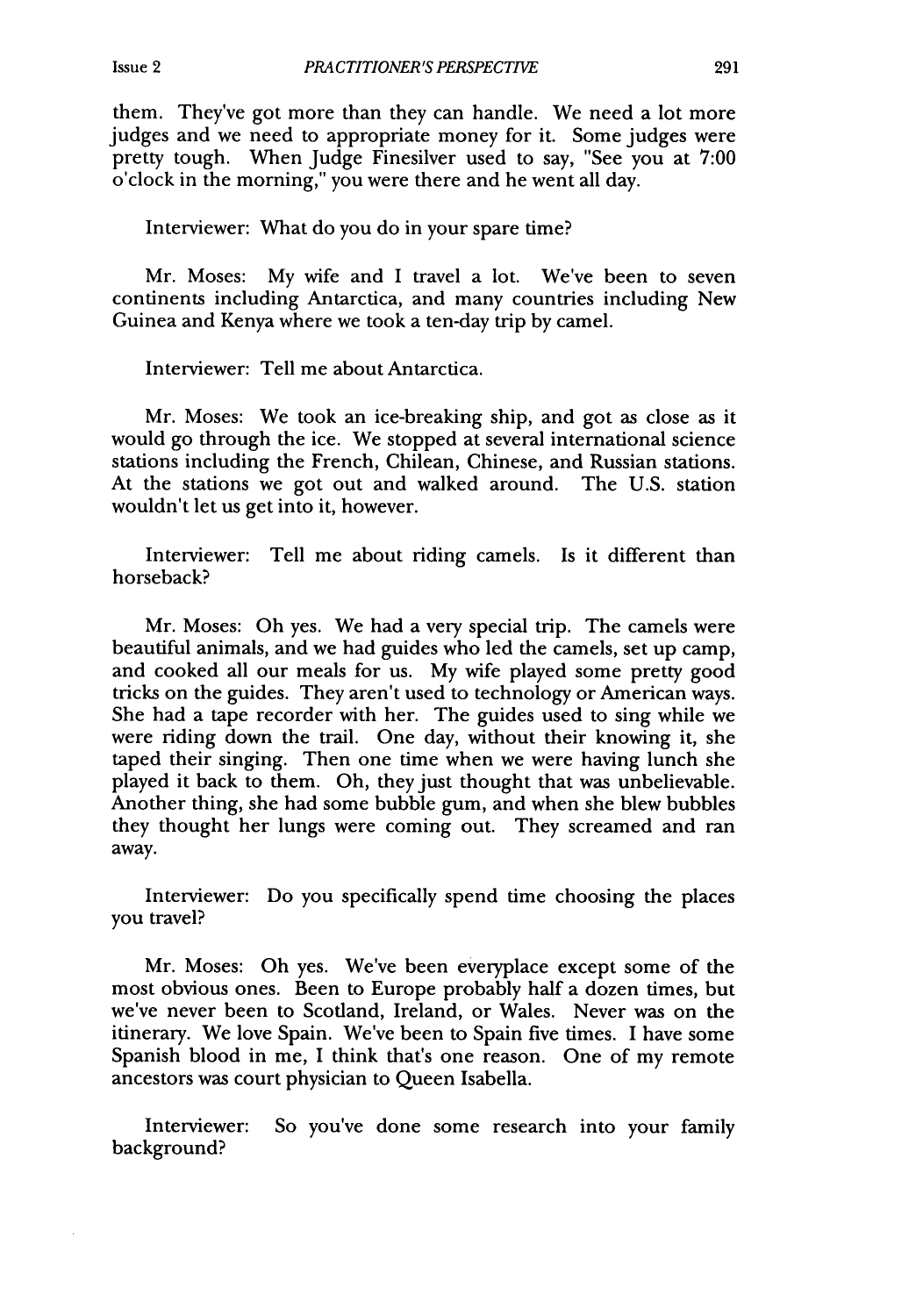Mr. Moses: Yes, some family members are from Holland and London, England. The reason I wound up in Colorado is that my Uncle was here. He was born in Sandersille, Georgia, and he had asthma there. So he decided he was going to head West to live with an uncle in a place called Stonewall, Texas (LBJ country). I don't know if it was much better. But he thought he'd go to Colorado, to Buena Vista, in 1889. Had a wife and baby that he left in Texas for the time "read law" as they called it, which means he kind of apprenticed himself to a lawyer. He'd sleep at the office, they had a thing like an armoire, and it had a bed in it that folded down, and he slept in that. He got ajob, \$25 a month being the deputy clerk for the District Court in Buena Vista, which at that time was the county seat in Chaffee County. He went to work for Mr. Libby who was Chairman of the Chaffee County Bar Examining Committee. After he'd worked for Mr. Libby for a couple of years, he went to him and said, "I think I'm ready to take the bar." They had a three man bar examining committee in each county. One man on the committee lived in Buena Vista and another one lived in Salida. So Mr. Libby called up the one who lived in Buena Vista and said, "We're going to admit Ally Moses to the bar, I'll meet you down at the Saloon in fifteen minutes." And that's how he got into the bar. Raphael J. Moses the first was my greatgrandfather. He was admitted to the bar in Florida in 1834 when the requirements basically amounted to some freeholder of the circuit vouching for your good moral character, period. That was it.

Interviewer: No test? Just had to have good character?

Mr. Moses: Or, at least somebody who said you did.

Interviewer: Did you have to take the Bar Exam?

Mr. Moses: Yes. I took the January bar. I got out of law school in August. I'd taken three months off, and had been editor of the student newspaper at the University. I had an Aunt who found out there was going to be a meeting of student newspaper editors in Geneva, Switzerland in June, so she sent me \$500, which was a lot of money in the late thirties. I went to that meeting in Geneva, and as a result, I missed the spring quarter in law school in Boulder, so I couldn't take the bar in June. At that time they had the bar in June and January.

Interviewer: Do you think that water law in Colorado has evolved in a positive way?

Mr. Moses: I think it's been a leader in the West in water law, especially surface water. And I think the next challenge ahead of us is groundwater law. With the Colorado Doctrine of prior appropriation I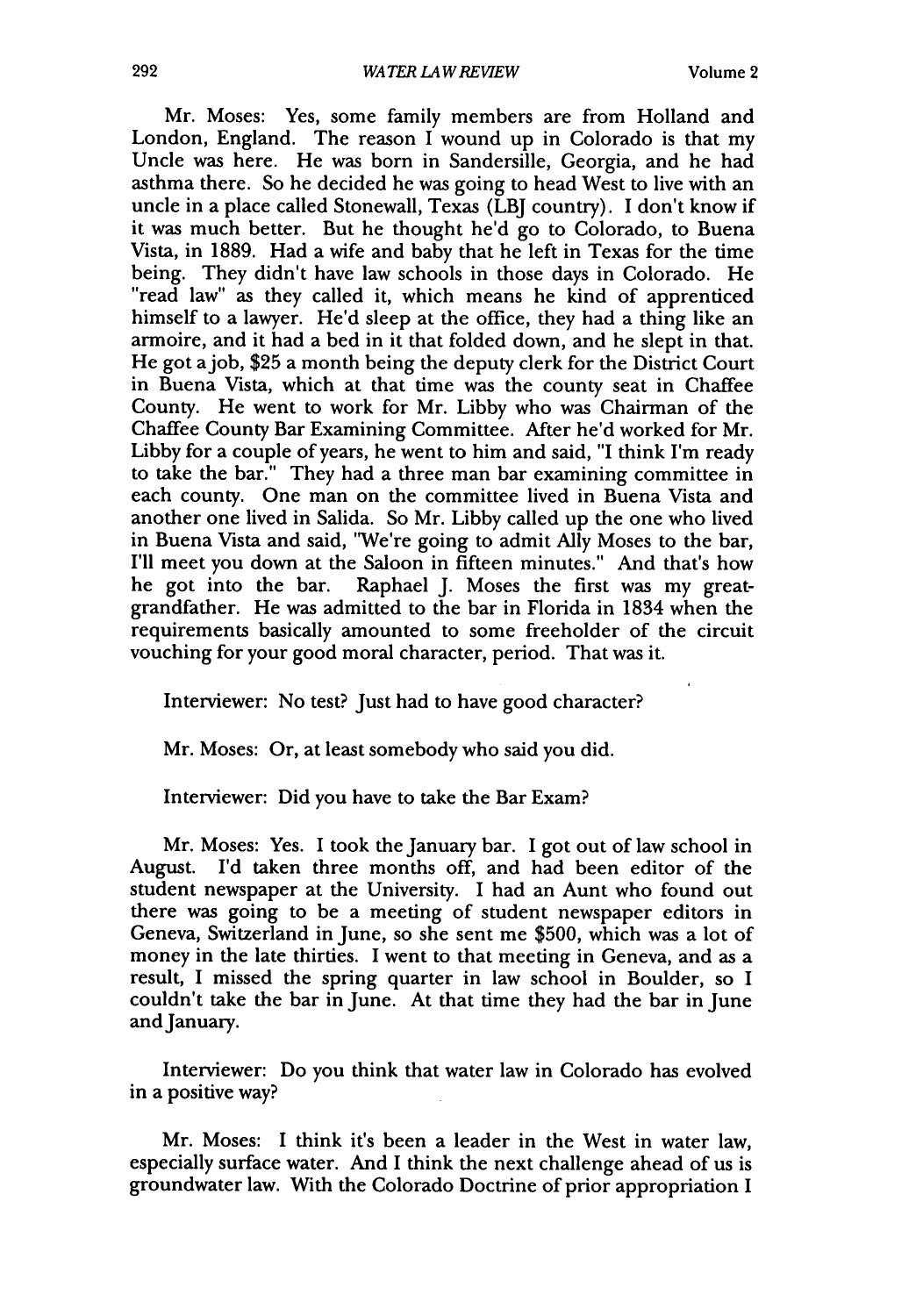think Colorado has been a leader in surface water law development, and I think New Mexico is the leader in groundwater. Of course, we were the ones who developed the daunting non-tributary and not nontributary water law. In that regard, I represented a man named Lawrence Phipps, Jr. who owned a ranch called Highlands Ranch. He sold it to a group  $\overline{I}$  called the "hats." There were about eight of them, and when they had a meeting, they all kept their hats on. Marvin Davis and some of his associates, all nice gentlemen, bought the Phipps water from Lawrence Phipps, Jr. Much to my surprise they asked, "Would you stay on and represent us?" And I said "Sure." And then an outfit called Mission Viejo from California bought the Highlands Ranch from the "hats," and they asked if I'd stay on with them. And I said, "Sure." So I got to do the groundwater for Highlands Ranch, which was non-tributary. In well development in Colorado, I think that was the biggest case we've ever had. It involved more acres and more wells than any other. I was flattered that people would keep me on after I had represented the other side. You had to have everybody's consent to do it.

Interviewer: Where do you think we need to go with groundwater?

Mr. Moses: I think we've gone about as far as we can go. It's gotten to a point where we don't have measuring devices accurate enough to measure the quantities of water we seem to be fighting over. I'm reminded of my roots in the San Luis Valley. The oldest water right in Colorado is the Acequia Madre guilt in from 1851, controlled by a water master called a "major domo." They didn't have enough water to divide it so they had to have a system of rotation. One man would have it a couple of days, while another man took a couple of days off. That way everybody got to irrigate. They divided it up according to their shares, and they had enough water to make it to the end of the season. It was just a matter of good common sense. So the Spanish, I think, were way ahead of us in the development and management of water.

Interviewer: If you had something you'd change about your life, what would it be?

Mr. Moses: I don't know. I've enjoyed it all so much. I wouldn't have contracted asthma, as I did about six or seven years ago, but I can't think of much of anything else. I've been very fortunate.

Interviewer: What is your goal today?

Mr. Moses: To live out my life pretty much the way I'm enjoying it now. I'm very happy, and I know we don't live forever, but we keep finding things that make people live longer. Long as I have a substantial portion of my faculties—I don't plan to keep them all—I'll